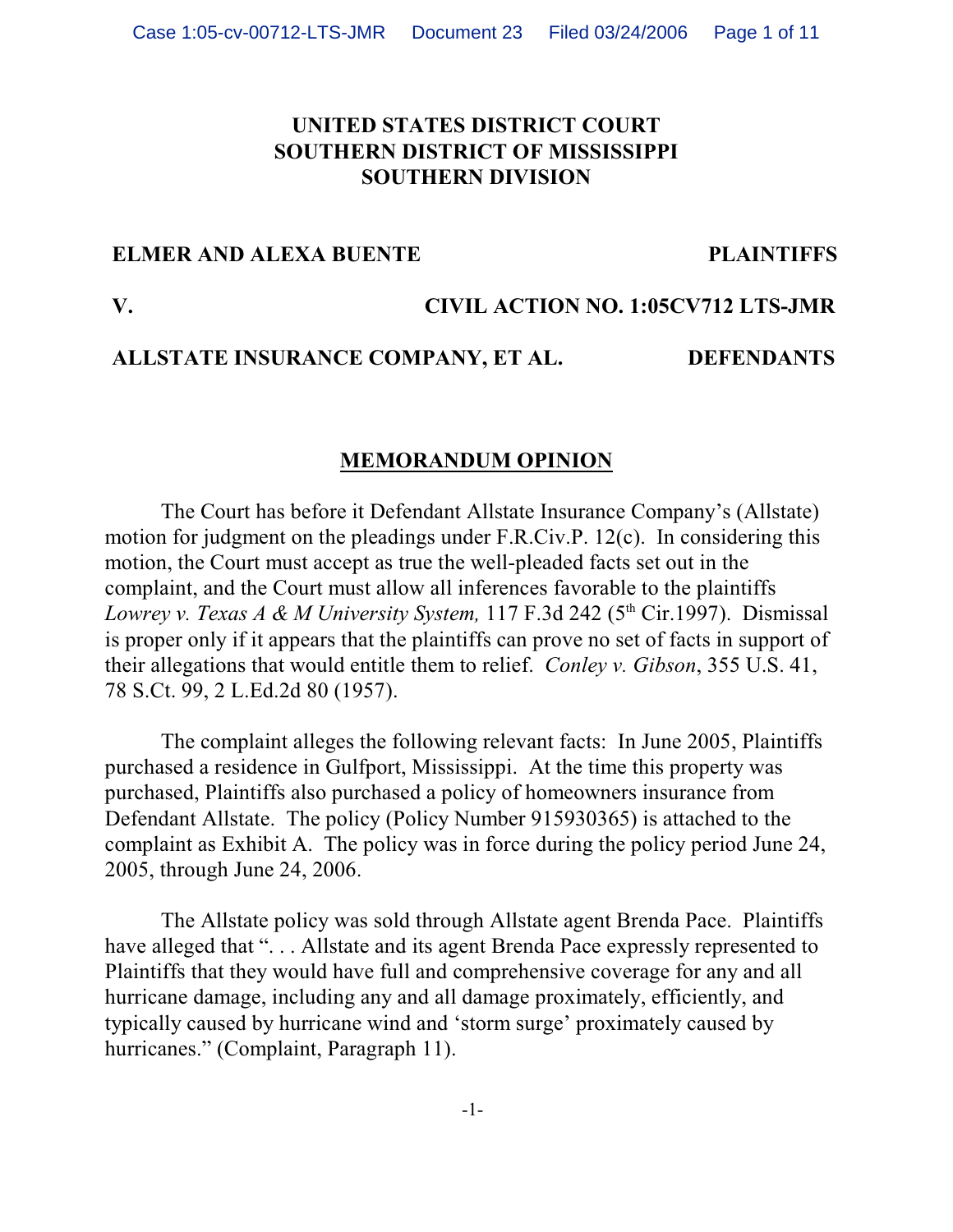Plaintiffs have also alleged that they made an inquiry to Allstate representative Ms. Pace as to whether they needed to purchase additional flood insurance. This inquiry was apparently answered, according to the complaint, not by Ms. Pace, but by one of her employees. The plaintiffs allege that ". . . prior to purchasing the home, Sue (with Brenda Pace's office, Allstate's agent) told Plaintiffs they were required to have hurricane insurance on the residence. However, when Plaintiffs asked Allstate's agent Pace about whether they should also obtain optional 'flood coverage,' Sue told them that they did not need additional flood coverage because they did not live in a flood plain. In this conversation, this same Allstate representative further affirmed that Plaintiffs' hurricane coverage would cover any damage caused by a hurricane." (Complaint, Paragraph 12).

Plaintiffs allege that they relied upon the representations set out in paragraphs 11 and 12 of the complaint. Specifically, the complaint alleges that "Plaintiffs. . .relied upon Allstate's agent's representations that their hurricane coverage would cover any damage caused by a hurricane and thus they did not need flood insurance." (Complaint, Paragraph 14).

Paragraphs 15 and 16 of the complaint set out a number of allegations that are not part of the well-pleaded complaint. These allegations, which the Court is not obliged to accept, concern the plaintiffs' interpretation of the terms of the insurance contract, including the endorsement containing the "Hurricane Deductible." *Baker Farms, Inc. v. Hulse*, 54 Fed.Appx.404 (5<sup>th</sup> Cir.2002). The meaning of the unambiguous terms of an insurance policy are determined by the Court as a matter of law, not as questions of fact. *Nat Harrison Associates, Inc. v. Gulf States Utilities Co.*, 491 F.2d 578 (5<sup>th</sup> Cir.1974).

Plaintiffs allege that they reasonably relied upon the representations made by Allstate's representatives and upon their own subjective expectations concerning the coverage provided by the insurance policy in making the decision not to purchase flood insurance coverage. (Complaint, Paragraph 17).

On August 29, 2005, the insured property was damaged during Hurricane Katrina. Plaintiffs allege that the damage was caused by "hurricane wind, rain, and/or storm surge from Hurricane Katrina." (Complaint, Paragraph 18).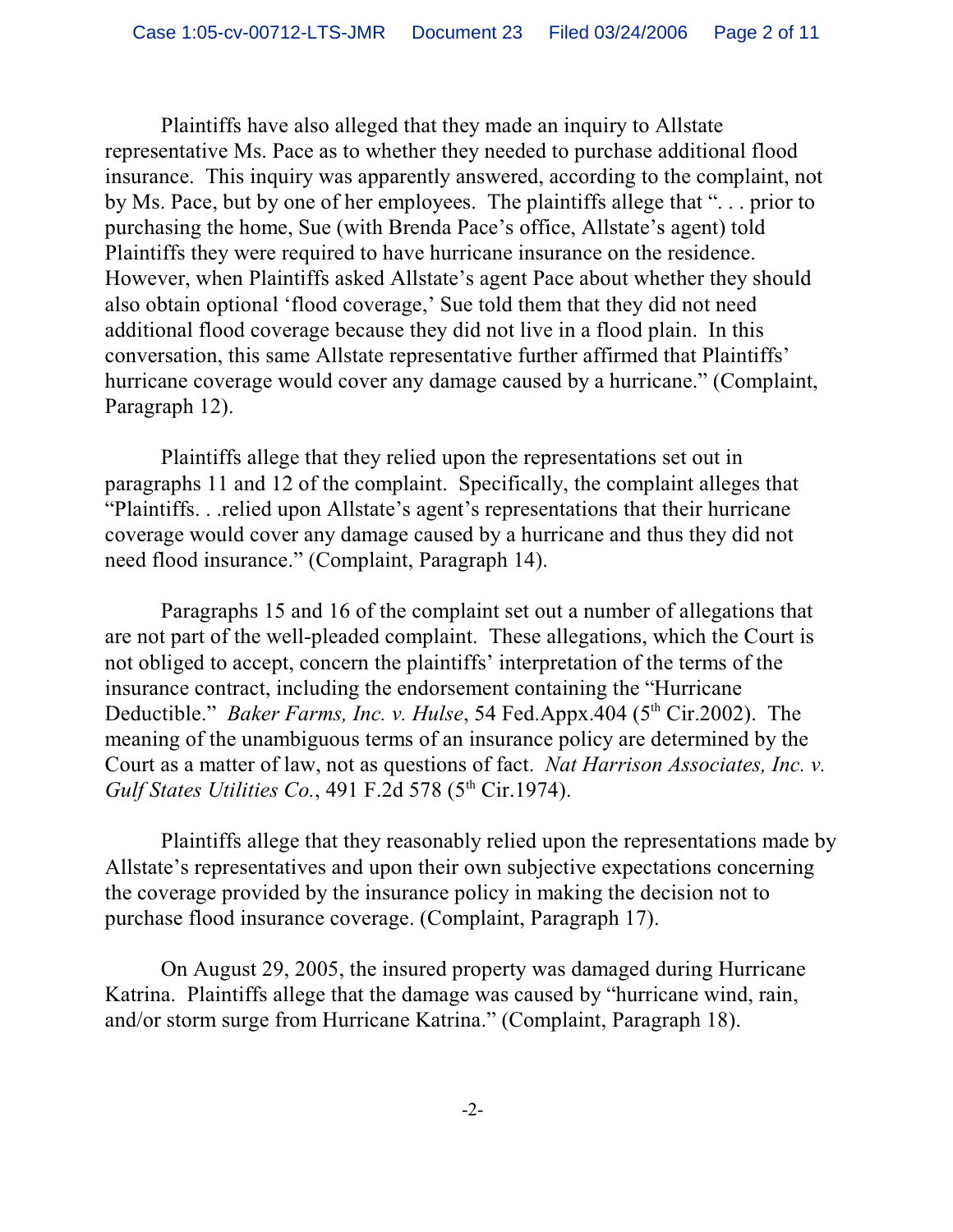Plaintiffs allege that "Plaintiffs also called the Allstate 'Natural Disaster Hotline' to inquire whether the damage to their residence would be covered under the subject policy. The Allstate representative they spoke to assured Plaintiffs that damage from 'storm surge' would be covered under the subject policy." (Complaint, Paragraph 20).

The adjuster Allstate sent to inspect the insured property after Hurricane Katrina told the plaintiffs that "Allstate only pays him for adjustment of damages caused by wind, not water." (Complaint, Paragraph 21).

Allstate tendered its check for \$2,600.35, representing the amount of the covered loss (net of the applicable deductible) as determined by the Allstate adjuster. Plaintiffs contend that their covered losses are between \$50,000 and \$100,000. (Complaint, Paragraph 22).

The Provisions of the Allstate Policy

Allstate's insurance policy number 915930365 is identified on its face as "Allstate Property and Casualty Insurance Company Deluxe Homeowners Policy." Allstate's agent is identified as Brenda S. Pace; 440 Courthouse; Gulfport, MS 39507. The policy contains the following relevant provisions:

With respect to the insured dwelling (Section I, Coverage A) and other structures (Section I, Coverage B):

# *Losses We Cover. . .*

*We will cover sudden and accidental direct physical loss to [the insured property]. . . except as limited or excluded in this policy*. (Policy Pages 5 through 8 )

*Losses We Do Not Cover. . .*

*We do not cover loss to the [insured] property consisting of or caused*

*by:*

*1. Flood, including, but not limited to surface water, waves, tidal water or overflow of any body of water, or spray from any of these, whether or not driven by wind.*

*\* \* \**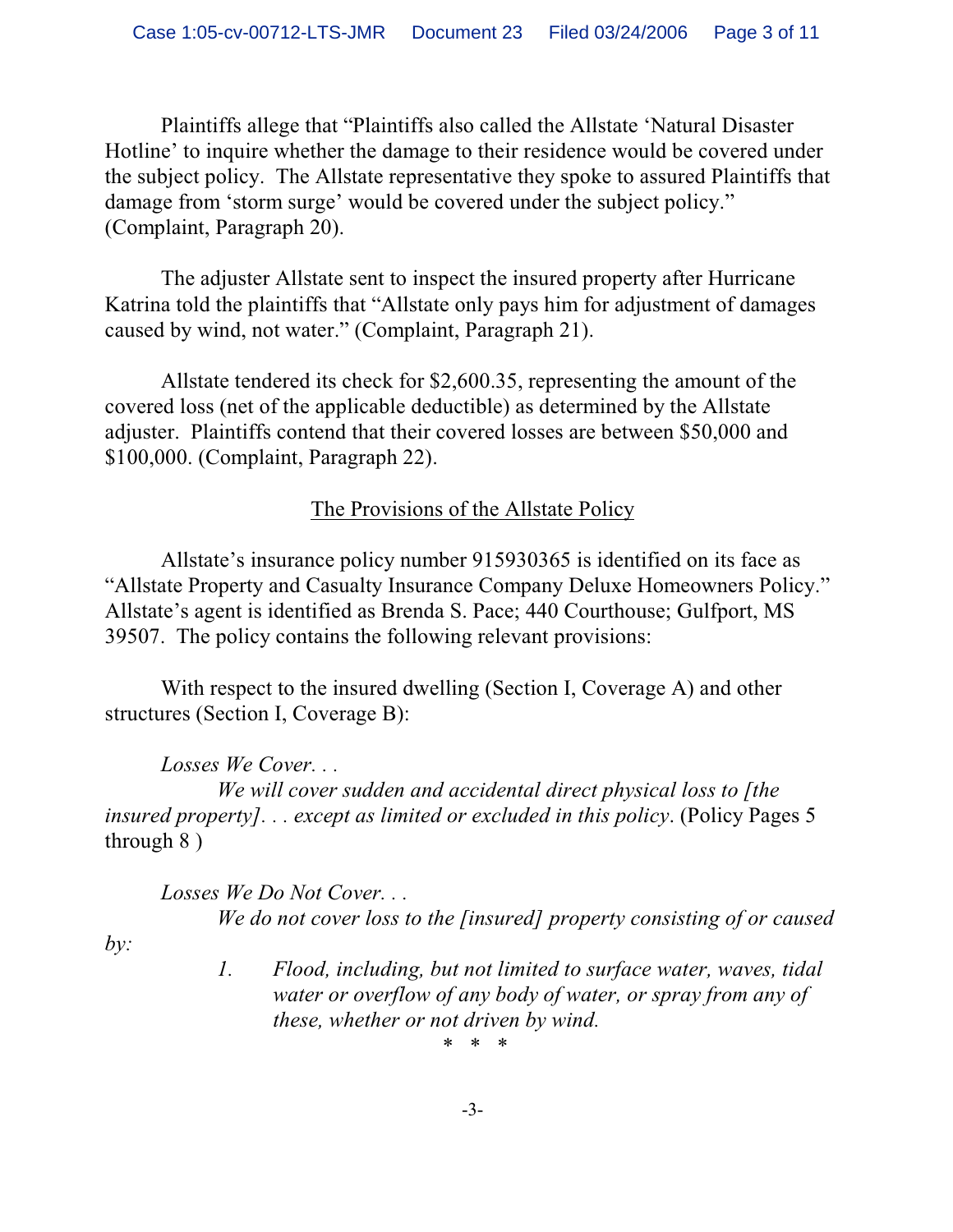*4. Water or any other substance on or below the surface of the ground, regardless of its source. This includes water or any other substance which exerts pressure on, or flows, seeps or leaks through any part of the residence premises.*

*\* \* \**

*21. Weather Conditions that contribute in any way with a cause of loss excluded in this section to produce a loss.*

*\* \* \**

- *23. We do not cover loss to covered property. . . when: a) there are two or more causes of loss to the covered property; and*
	- *b) the predominant cause(s) of loss is (are) excluded under Losses We Do Not Cover, items 1 through 22 above.*

With respect to personal property (Section I, Coverage C, Personal Property Protection):

*Losses We Cover. . .*

*We will cover sudden and accidental direct physical loss to the [insured personal] property. . .except as limited or excluded in this policy, caused by:*

- *2. Windstorm or Hail. We do not cover:*
	- *a) loss to covered property inside a building structure, caused by rain, snow, sleet, sand or dust unless the wind or hail first damages the roof or walls and the wind forces rain, snow, sleet, sand or dust through the damaged roof or wall . . .*

 *\* \* \**

*16. Breakage of glass, meaning damage to covered personal property caused by breakage of glass constituting a part of any building structure on the residence premises. This does not include damage to the glass.*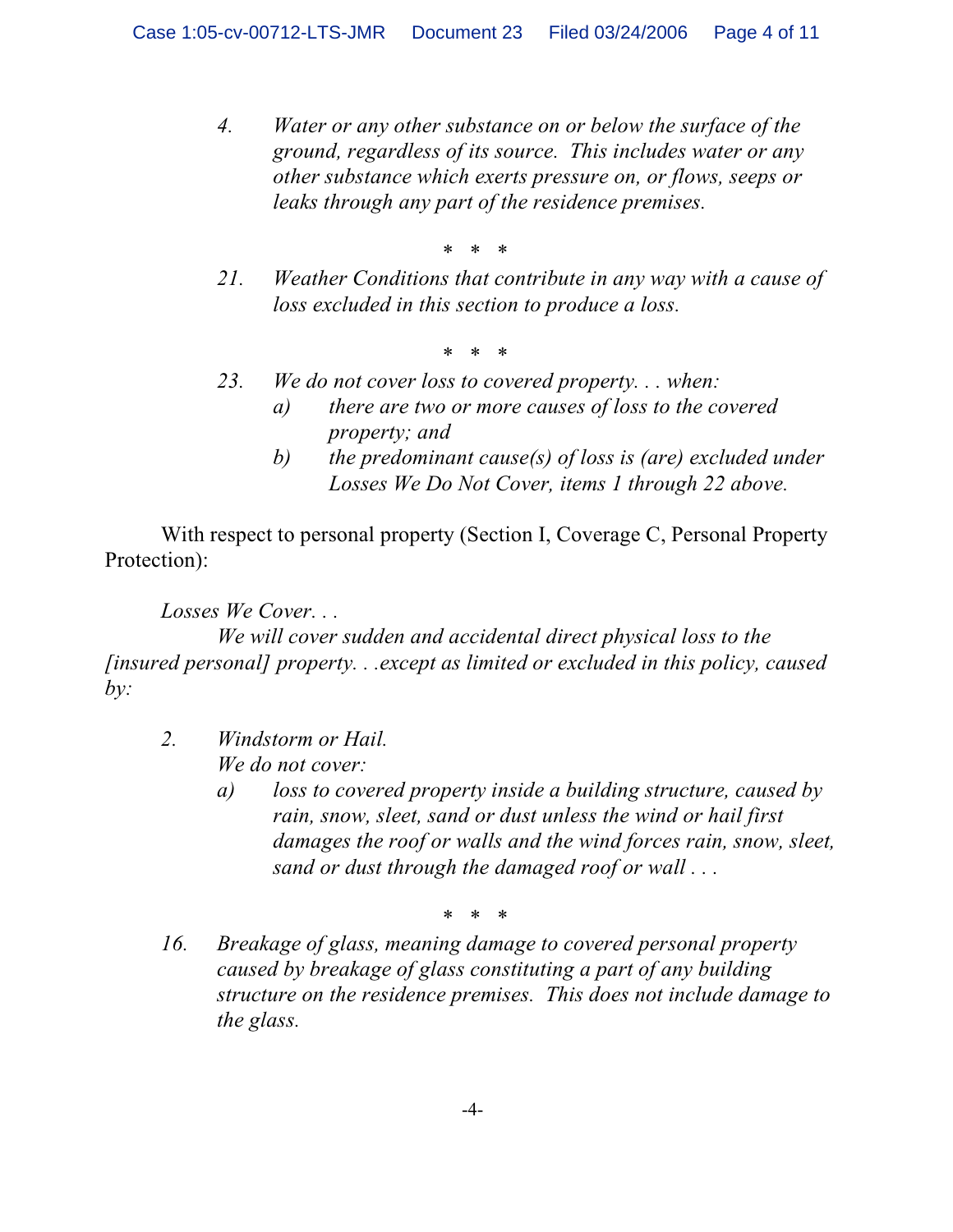*Losses We Do Not Cover. . .*

*We do not cover loss to [insured personal] property caused by or consisting of:*

> *1. Flood, including, but not limited to surface water, waves, tidal water or overflow of any body of water, or spray from any of these, whether or not driven by wind.*

> > *\* \* \**

*4. Water or any other substance on or below the surface of the ground, regardless of its source. This includes water or any other substance which exerts pressure on, or flows, seeps or leaks through any part of the residence premises.*

\* \* \*

*13. Weather conditions that contribute in any way with a cause of loss excluded in this section to produce a loss.*

*\* \* \**

- *15. We do not cover loss to [insured personal] property when:*
	- *a) there are two or more causes of loss to the covered property; and*
	- *b) the predominant cause(s) of loss is (are) excluded under Losses We Do Not Cover items 1 through 14 above.*

# *Additional Protection*

*11. Collapse*

*We will cover:*

- *a) the entire collapse of a covered building structure;*
- *b) the entire collapse of part of a covered building structure;*
- *c) direct physical loss to covered property caused by (a) or (b) above.*

*For coverage to apply, the collapse of a building structure specified in (a) or (b) above must be a sudden and accidental direct physical loss caused by one or more of the following:*

*a) a loss we cover under Section I, Coverage C–Personal Property Protection;*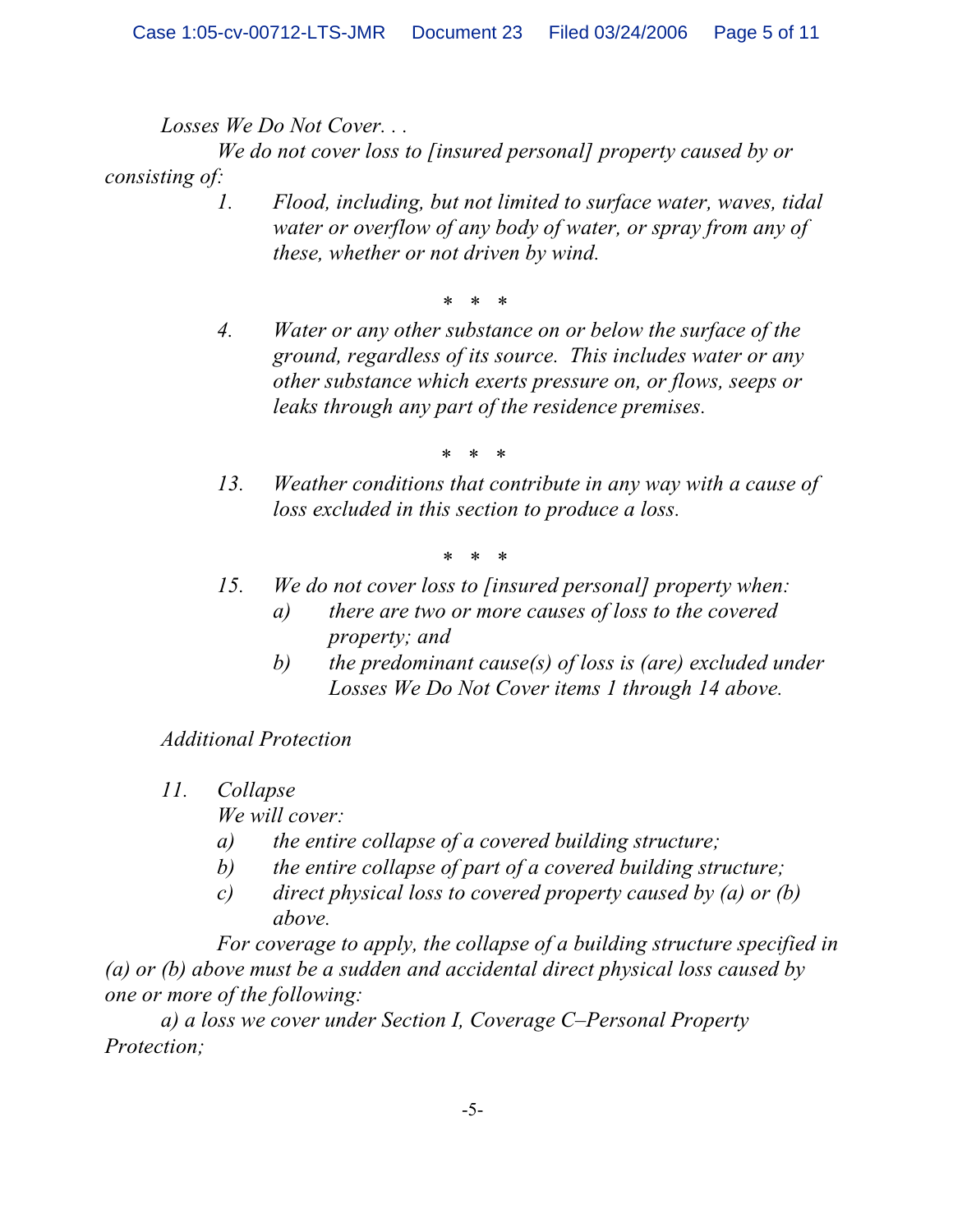# Applicable Rules of Law

# The Interpretation of the Insurance Contract

The interpretation of the terms of an insurance policy present questions of law, not fact. *Gore v. American Motorist Insurance Co.*, 441 F.2d 10 (5<sup>th</sup>) Cir.1971); *U.S. Fidelity & Guar. Co. v. Omnibank*, 812 So.2d 196 (Miss.2004). The terms of an insurance policy are to be interpreted under the rules of construction generally applicable to written contracts; and, where the terms of an insurance policy are clear and unambiguous, they are to be enforced as written. *Shaw v. Burchfield*, 481 So.2d 247 (Miss.1985); *Farmland Mutual Ins. Co. v. Scruggs*, 886 So.2d 714 (Miss.2004). Any ambiguity in the terms of an insurance policy is to be resolved in favor of the insured and against the insurer who drew the contract. *Williams v. Life Ins. Co. of Georgia*, 367 So.2d 922 (Miss.1979). An insurance contract is to be considered as a whole, and each of its provisions should be given a reasonable interpretation that is, to the extent possible, consistent with the other terms of the contract. *Glantz Contracting Co. v. General Electric Co.*, 379 So.2d 912 (Miss.1973).

# Liability of a Disclosed Principal for the Actions of Its Agent

As a general rule of law, both a principal and its agent are liable for the torts of the agent committed in the course and scope of the agency and within the actual or apparent authority delegated to the agent by the principal. *Wheeler v. Frito-Lay*, 743 F. Supp. 483 (S.D.Miss.1990). Mississippi law, which governs this diversity action, imposes no duty on the agent of an insurer to recommend particular coverages or to analyze the insurance needs of a prospective customer (with the exception of a duty to properly inform the insured concerning uninsured motorist coverage, an exception that has no application to this case). *Owens v. Mississippi Farm Bureau Cas. Ins. Co.*, 910 So.2d 1065 (Miss.2005). In certain circumstances, however, an agent acting for an insurer with actual or apparent authority to do so, may make statements and representations that become legally binding on the insurer, and this is true even if the statements contradict the terms of an insurance policy. *Nichols v. Shelter Insurance Co.*, 923 F.2d 1158 (5<sup>th</sup> Cir.1991); *Scott v.*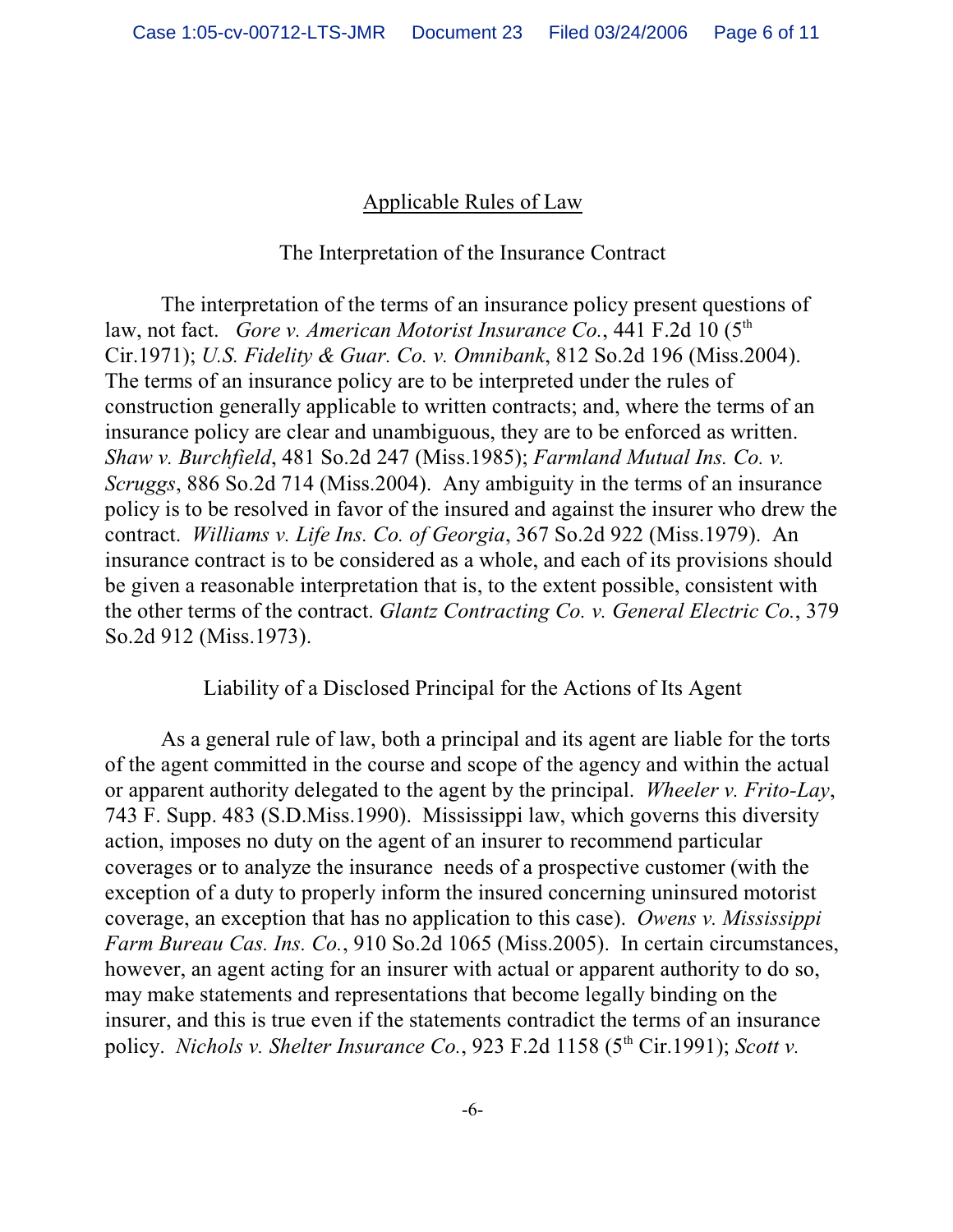*Transport Indemnity Co.*, 513 So.2d 889 (Miss.1987).

# Claims Under the Express Terms of the Allstate Policy

When I apply these legal principles to the facts alleged in the complaint, it is apparent to me that Allstate's motion for judgment on the pleadings cannot be granted. Much depends on the evidence that may be adduced in support of the allegations of the complaint. But under the standards applicable to a motion for judgment on the pleadings under F.R.Civ.P. 12(c), i.e. accepting all of the material allegations of the complaint as true and granting the plaintiffs all reasonable inferences in support of their claims, I cannot say that there is no set of facts the plaintiffs may establish in support of their claim that would entitle them to relief.

I begin with the allegation of paragraph 18 of the complaint that the plaintiffs' property damage was caused by ". . .hurricane wind, rain, and/or storm surge from Hurricane Katrina . . . ." I accept this allegation as true, and I grant the plaintiffs the favorable inference that the destruction of their property was attributable in part to wind, in part to rain, and in part to storm surge.

As to the damage caused by wind and rain, there is apparently no dispute that these losses are covered by the policy. It is apparently undisputed that the winds generated during Hurricane Katrina were sufficient to do substantial damage to the roof of the plaintiffs' home. There is obviously a dispute about the extent of this covered loss. Allstate adjusted the plaintiffs' claim for wind damage and concluded that only \$2,600.35 of the plaintiffs' damages were attributable to the effect of the hurricane winds. Allstate apparently acknowledges that its policy provides coverage for wind damage and for rain damage resulting from winds that breach the roof or walls of the insured premises.

The major dispute is whether losses attributable to "storm surge" are covered losses because the "storm surge" is wind driven or whether losses attributable to "storm surge" are excluded from coverage because such damages are caused by "water" (Exclusion 4) or by "flood, including but not limited to surface water, waves, tidal water or overflow of any body of water, or spray from any of these whether or not driven by wind" (Exclusion 1).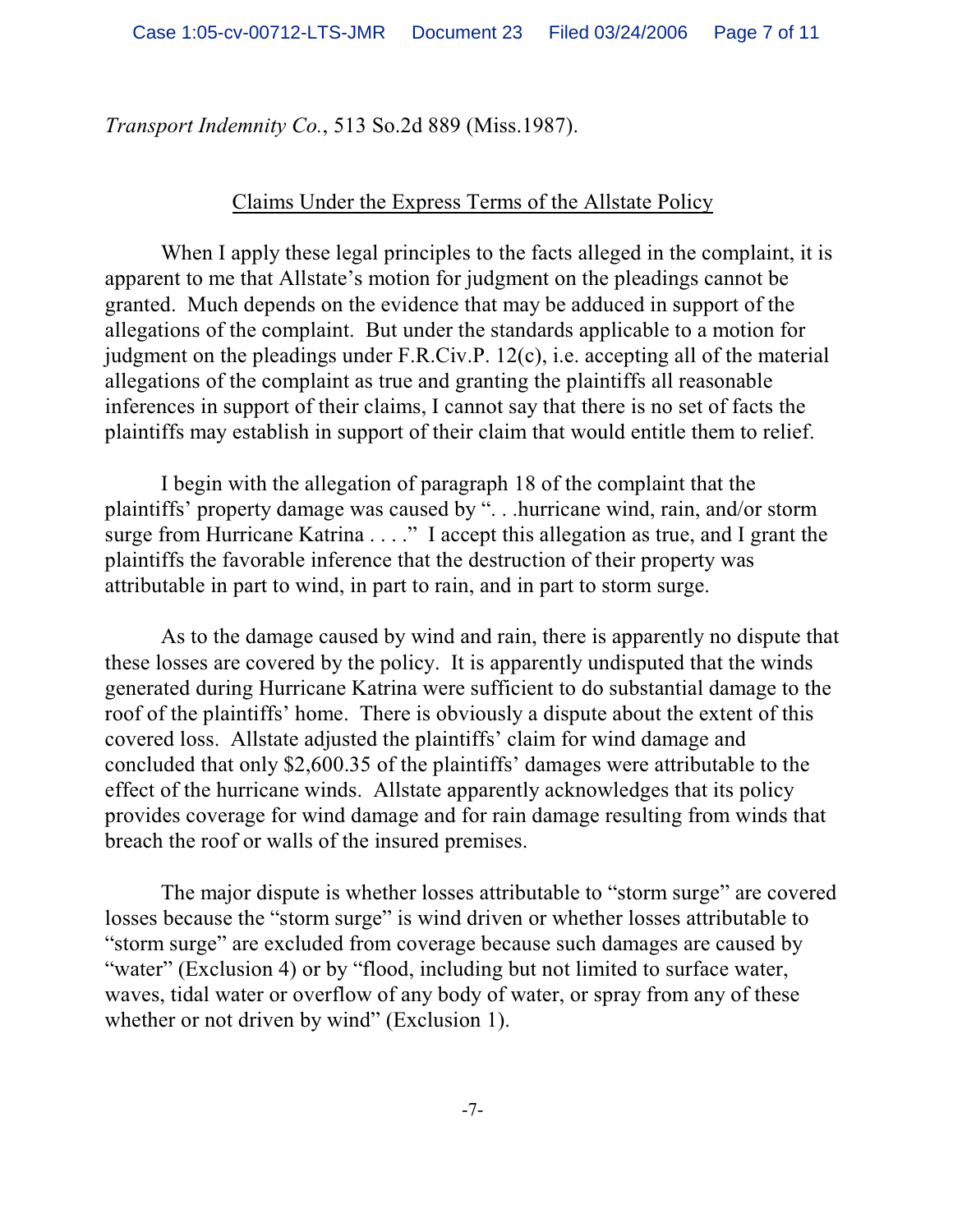The exclusions found in the policy for water damage and for damages attributable to flooding are valid and enforceable policy provisions. Indeed, similar policy terms have been enforced with respect to damage caused by high water associated with hurricanes in many reported decisions. *Fireman's Insurance Co. v. Schulte*, 200 So.2d 240 (Miss.1967); *Lunday v. Lititz Mutual Insurance Co.*, 276 So.2d 696 (Miss.1973); *Lititz Mutual Insurance Co. v. Buckley*, 261 So.2d 492 (Miss.1972); *Home Insurance Co. v. Sherrill*, 174 F.2d 945 (5<sup>th</sup> Cir.1949); *Grace v. Lititz Mutual Insurance Co.*, 257 So.2d 217 (Miss.1972); *Commercial Union Ins. Co. v. Byrne*, 248 So.2d 777 (Miss.1971); *Litiz Mutual Insurance Co. v. Boatner*, 254 So.2d 765 (Miss.1971).

But because this is an exclusion from coverage in a comprehensive homeowners insurance policy, and because the exclusion constitutes an affirmative defense, Allstate would bear the burden of proving that the exclusion applies to the plaintiffs' claims. *Commercial Union Insurance Co. v. Byrne*, 248 So.2d 777 (Miss.1971). If the evidence were to indicate that part of the plaintiffs' losses were attributable to wind and rain (making them covered losses under the "Windstorm" provisions of Coverage C and under the broader "sudden and accidental direct physical loss" provision applicable to Coverages A and B) and part of the losses were attributable to flooding (which is excluded from coverage), the determination which was the proximate cause of the damage to any given item of property (or the determination of the proportion of the damage to any given item of property was proximately caused by each phenomenon) would be a question of fact under applicable Mississippi law. *Grace v. Lititz Mutual Insurance Co.*, 257 So.2d 217 (Miss.1972). Likewise, if the evidence shows that the damage occurred over time, so that wind damage preceded damage from a "storm surge," the wind damage would be a covered loss even if subsequent damage from the "storm surge" that exacerbated the loss were properly excluded from coverage. *Litiz Mutual Insurance Co. v. Boatner*, 254 So.2d 765 (Miss.1971).

Because this policy carries a specific "Hurricane Deductible Endorsement," it is apparent to me that it was intended to cover damages sustained in a hurricane because of the effects of rain, hurricane winds, and objects that might be carried by those winds, whether or not there was also damage caused by high water. Thus, to the extent Allstate contends that the hurricane itself, i.e. the hurricane winds and rain, would constitute a weather condition that would relieve them of liability for damage to insured property (under Exclusion 21 in Coverages A and B and/or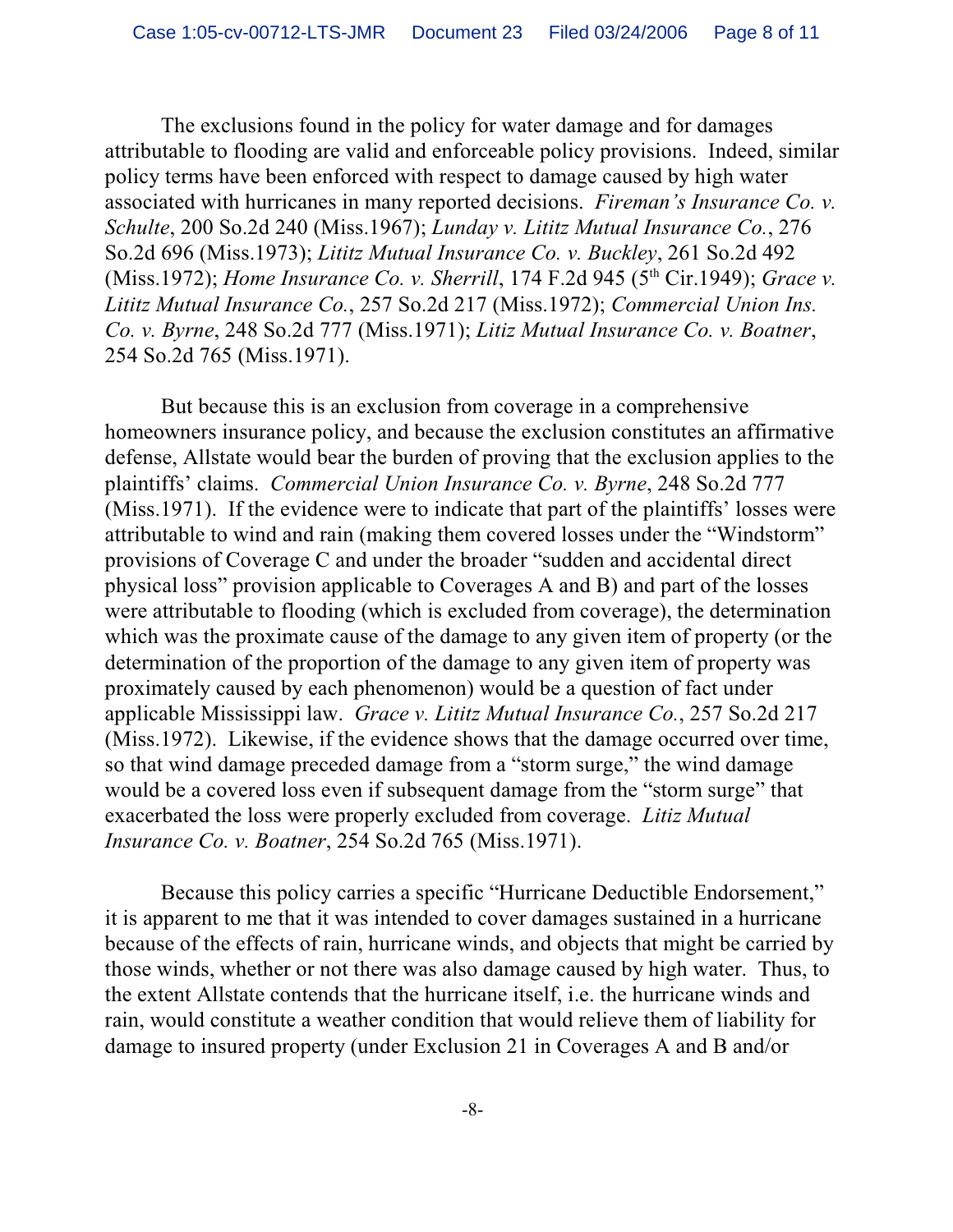Exclusion 13 in Coverage C), I find that the policy is ambiguous and its weather exclusion therefore unenforceable in the context of losses attributable to wind and rain that occur during a hurricane. Under applicable Mississippi law, where there is damage caused by both wind and rain (covered losses) and water (losses excluded from coverage) the amount payable under the insurance policy becomes a question of which is the proximate cause of the loss. To the extent that the Allstate policy is inconsistent with this settled rule of Mississippi law, under Exclusion 21 of Coverages A and B and Exclusion 13 of Coverage C, the exclusionary language is invalid.

I find that Exclusion 23 under Coverages A and B and Exclusion 15 under coverage C create ambiguities in the context of damages sustained by the insured during a hurricane. These provisions purport to exclude coverage for wind and rain damage, both of which are covered losses under this policy, where any excluded cause of loss, e.g. water damage, is "the predominant cause of the loss." I find that these two exclusions are ambiguous in light of the other policy provisions granting coverage for wind and rain damage and in light of the inclusion of a "hurricane deductible" as part of the policy. To the extent that plaintiffs can prove their allegations that the hurricane winds (or objects driven by those winds) and rains entering the insured premises through openings caused by the hurricane winds proximately caused damage to their insured property, those losses will be covered under the policy, and this will be the case even if flood damage, which is not covered, subsequently occurred. Again, these are fact-specific inquiries that must be resolved on the basis of the evidence adduced at trial. For purposes of resolving Allstate's motion, I must give the plaintiffs the benefit of all reasonable inferences available to support their claim.

Of course, I cannot know at this juncture what the evidence will be. It is likely that both the plaintiffs and Allstate will present expert evidence on the issue of the cause or causes of the damage to the plaintiffs' property. But it is my opinion, upon a thorough review of the terms of the Allstate policy, that the damage attributable to wind and rain will be covered, regardless of whether a later inflow of water caused additional damage that would be excluded from coverage.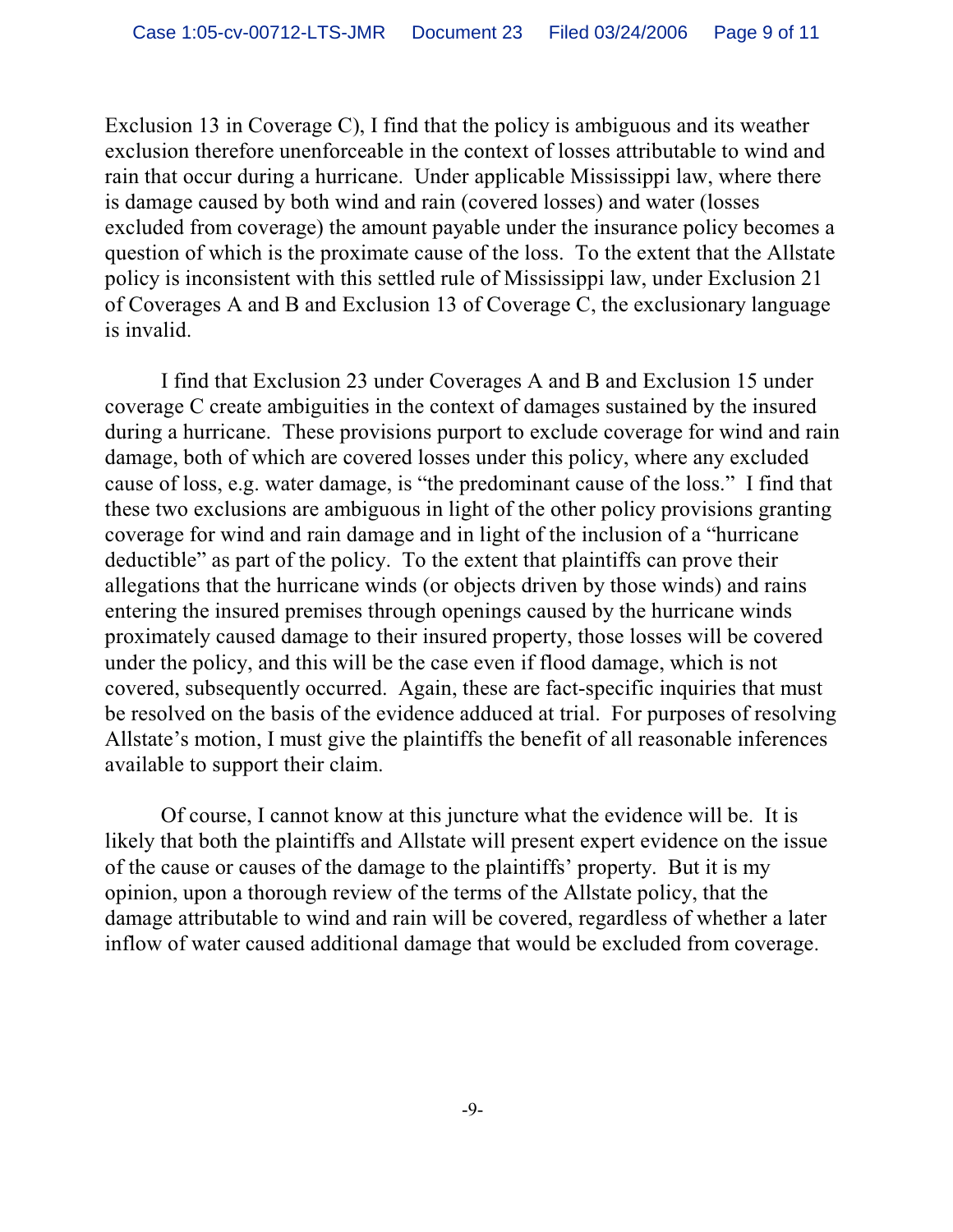# Representations Made by Allstate's Agent

I turn next to the issue of plaintiffs' alleged reliance on the representations of Allstate's agent. Again, I accept as true, the allegations of the complaint. That is, I accept as true the plaintiffs' allegations that they asked Allstate's representatives whether they needed to purchase a flood insurance policy; that the Allstate representatives told them that the purchase of a separate flood insurance policy would not be necessary because their house was situated outside the flood plain and that all damage attributable to a hurricane, including damage caused by "storm surge," would be covered by the homeowners policy at issue.

Under applicable Mississippi law, an agent for an insurance company has the authority to make certain binding representations on behalf of the insurer, and, in certain circumstances, the insurer and the agent may be liable for misrepresentations concerning issues of coverage. Nichols v. Shelter Insurance Co., 923 F.2d 1158 (5<sup>th</sup> Cir.1991).

Allstate's agent was under no duty to advise the plaintiffs what coverages were necessary for the protection of their property. Yet if the plaintiffs made an inquiry of the agent and the agent (or one of her employees with actual or apparent authority to respond to the inquiry), in response, made the representations concerning coverage that the plaintiffs have alleged, Allstate may have potential liability for all of the damage to the plaintiffs' property. Again, this is a factspecific inquiry into exactly what the plaintiffs asked and exactly what was said in response to their inquiry.

I cannot tell from the documents before me when the policy in question was actually delivered to the plaintiffs. The cover letter is undated. The policy took effect on June 24, 2005, and presumably the policy was delivered around this date. The date that the plaintiffs received the policy may be relevant to the question of whether it was reasonable to rely on the statements attributed to Allstate's agent in the complaint. At this juncture, plaintiffs are entitled to the inference that their reliance was reasonable.

Under the standards applicable to a Motion To Dismiss under F.R.Civ.P. 12(c), I cannot say, as a matter of law, that plaintiffs can prove no set of facts in support of their claim that would entitle them to relief. Accordingly, the Allstate